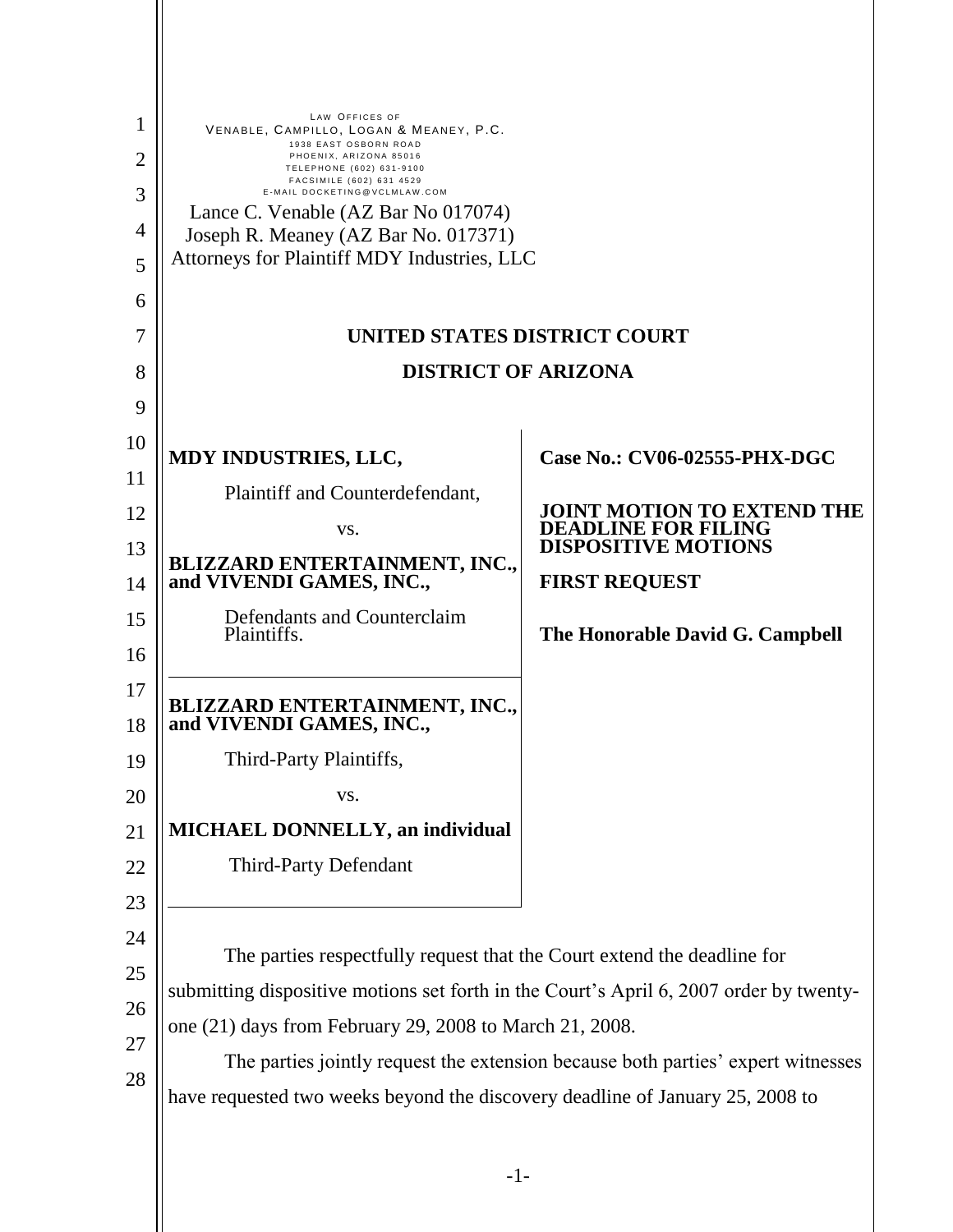| 1              | supplement their respective expert reports. Because the witnesses were deposed as       |  |  |  |  |
|----------------|-----------------------------------------------------------------------------------------|--|--|--|--|
| $\overline{2}$ |                                                                                         |  |  |  |  |
| 3              | late as January 24, 2008, they did not have sufficient time to supplement their reports |  |  |  |  |
|                | prior to the discovery deadline. Counsel for both parties expect to rely upon what      |  |  |  |  |
| $\overline{4}$ | may be included in the supplemented reports in preparing their respective dispositive   |  |  |  |  |
| 5              | motions and believe that the request is not excessive or unreasonable.                  |  |  |  |  |
| 6              | This is the first request to extend any deadline in this matter by either party.        |  |  |  |  |
| $\overline{7}$ | Both parties do not expect the need for any further extensions to file dispositive      |  |  |  |  |
| 8              | motions.                                                                                |  |  |  |  |
| 9              | WHEREFORE, the parties jointly request that this Court modify its April 6,              |  |  |  |  |
| 10             | 2007 order by extending the deadline to file dispositive motions from February 29,      |  |  |  |  |
| 11             | 2008 to March 21, 2008.                                                                 |  |  |  |  |
| 12             |                                                                                         |  |  |  |  |
| 13             | Dated this 7th day of February, 2008                                                    |  |  |  |  |
| 14             |                                                                                         |  |  |  |  |
| 15             | Venable, Campillo, Logan & Meaney, P.C.                                                 |  |  |  |  |
| 16             |                                                                                         |  |  |  |  |
| 17             |                                                                                         |  |  |  |  |
| 18             | By /s/Lance C. Venable<br>Lance C. Venable SBN 017074                                   |  |  |  |  |
| 19             | Joseph R. Meaney SBN 017371<br>1938 East Osborn Road                                    |  |  |  |  |
| 20             | Phoenix, Arizona 85016<br>Tel: 602-631-9100                                             |  |  |  |  |
| 21             | Fax: 602-631-9796<br>E-Mail docketing@vclmlaw.com                                       |  |  |  |  |
| 22             |                                                                                         |  |  |  |  |
| 23             | Attorneys for Plaintiff MDY<br>Industries, LLC and Third-Party<br>Defendant Donnellv    |  |  |  |  |
| 24             |                                                                                         |  |  |  |  |
| 25             |                                                                                         |  |  |  |  |
| 26             |                                                                                         |  |  |  |  |
| 27             |                                                                                         |  |  |  |  |
| 28             |                                                                                         |  |  |  |  |
|                |                                                                                         |  |  |  |  |
|                |                                                                                         |  |  |  |  |
|                | $-2-$                                                                                   |  |  |  |  |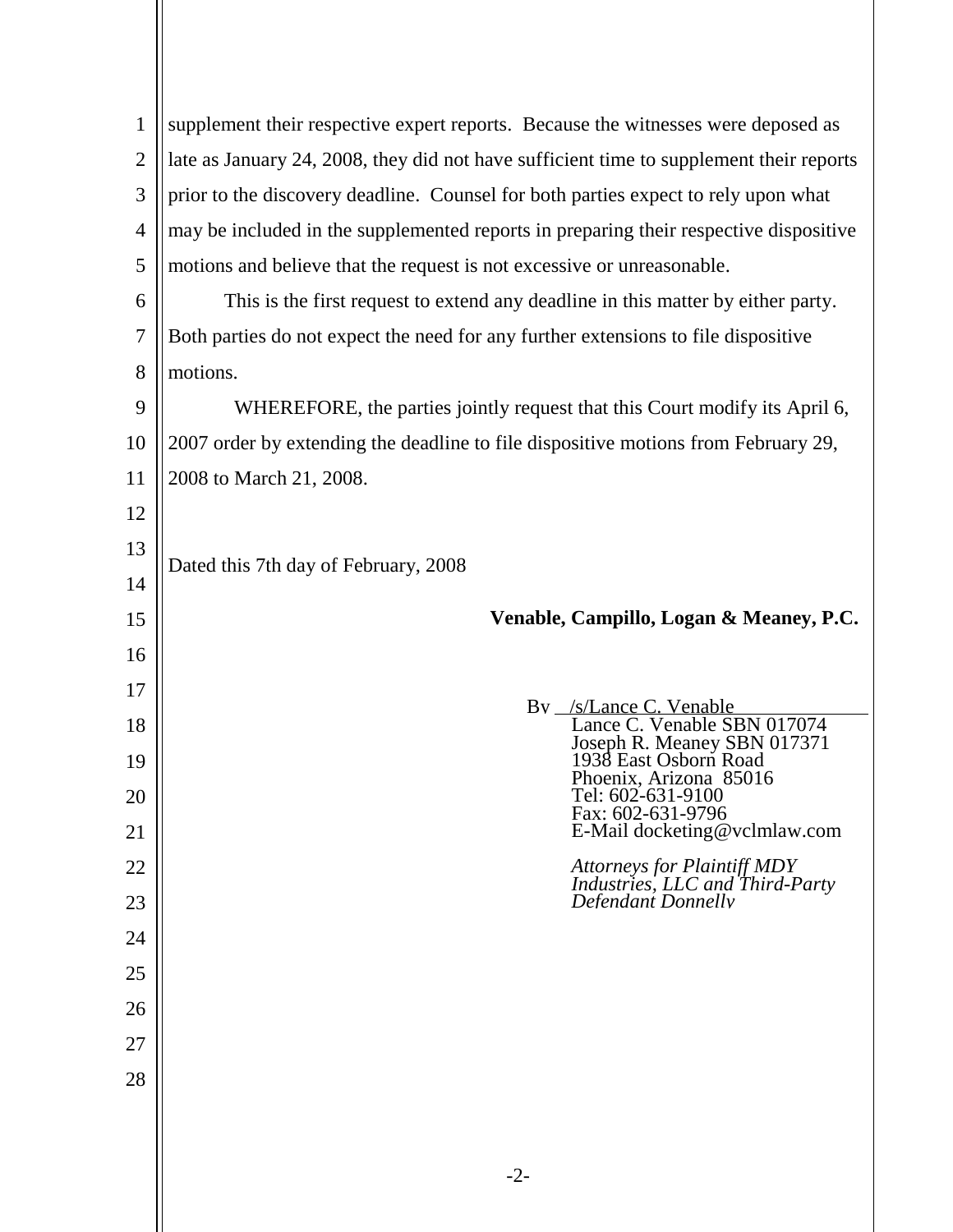| 1              | SONNENSCHEIN NATH &<br><b>ROSENTHAL LLP</b>                                        |  |
|----------------|------------------------------------------------------------------------------------|--|
| $\overline{2}$ |                                                                                    |  |
| 3              |                                                                                    |  |
| 4              | By: /s/Christian S. Genetski                                                       |  |
| 5              | Christian S. Genetski (Pro Hac Vice)<br>Shane M. McGee (Pro Hac Vice)              |  |
| 6              | 1301 K Street, N.W.<br>Suite 600, East Tower                                       |  |
| 7              | Washington, DC 20005                                                               |  |
| 8              | Telephone: (202) 408-6400<br>cgenetski@sonnenschein.com<br>smcgee@sonnenschein.com |  |
| 9              | Scott Stein (AZ Bar No. 022709)                                                    |  |
| 10             | 2398 East Camelback Road<br>Suite 1060                                             |  |
| 11             | Phoenix, AZ 85016-9009                                                             |  |
| 12             | Telephone: (602) 508-3900<br>sstein@sonnenschein.com                               |  |
| 13             | Attorneys for Defendants, Counter-<br>Claim                                        |  |
| 14             | Plaintiffs, and Third Party Plaintiffs<br>Blizzard Entertainment, Inc. and         |  |
| 15             | Vivendi Games, Inc.                                                                |  |
| 16             |                                                                                    |  |
| 17             |                                                                                    |  |
| 18             |                                                                                    |  |
| 19             |                                                                                    |  |
| 20             |                                                                                    |  |
| 21             |                                                                                    |  |
| 22             |                                                                                    |  |
| 23             |                                                                                    |  |
| 24             |                                                                                    |  |
| 25             |                                                                                    |  |
| 26             |                                                                                    |  |
| 27             |                                                                                    |  |
| 28             |                                                                                    |  |
|                |                                                                                    |  |
|                |                                                                                    |  |